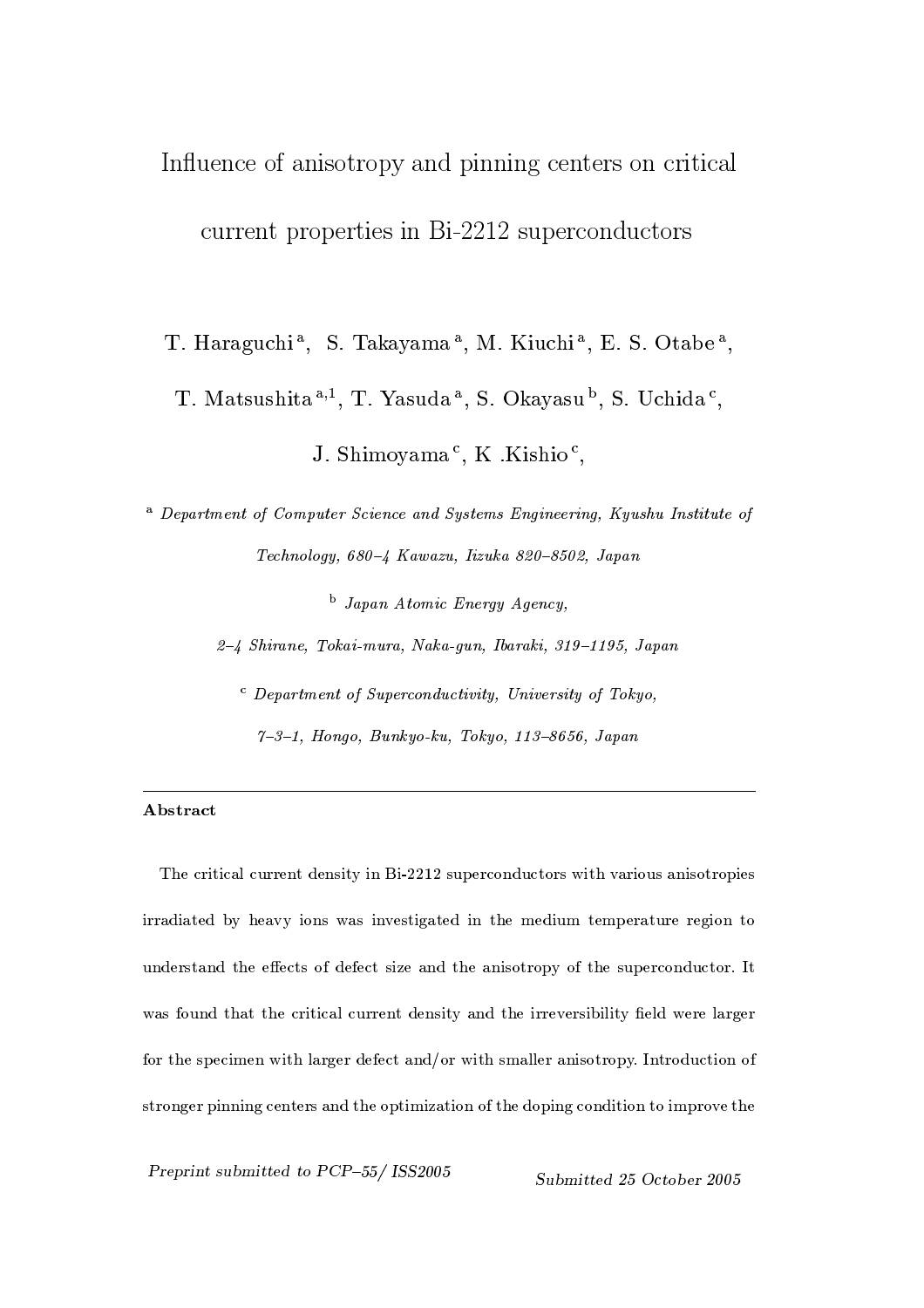dimensionality are desired for further improvement of the critical current properties. Keywords: Bi-2212 superconductor, columnar defect, anisotropy parameter, irreversibility field,

PACS: 75.30.Gw

# Introduction  $\mathbf{1}$

It is known that Bi-2212 superconductor has a very high critical current density up to high fields at low temperatures. This is attributed to the high condensation energy density at low temperatures [1]. Therefore, various applications of this superconductor is expected, such as a power generator, a magnet for superconducting magnetic energy storage, etc. The introduction of suitable pinning centers is desired for further improvement of the pinning properties at low temperatures. On the other hand, the pinning properties are poor at high temperatures due to a significant reduction in the condensation energy density. This is an inevitable nature of the two-dimensional supercon-<sup>1</sup> Corresponding author: T. Matsushita

Postal address: Department of Computer Science and Electronics, Kyushu Institute of Technology, 680-4, Kawazu, Iizuka 820-8502 Japan

Phone:  $+81-948-29-7663$ 

Fax:  $+81-948-29-7661$ 

E-mail address: matusita@cse.kyutech.ac.jp (T. Matsushita)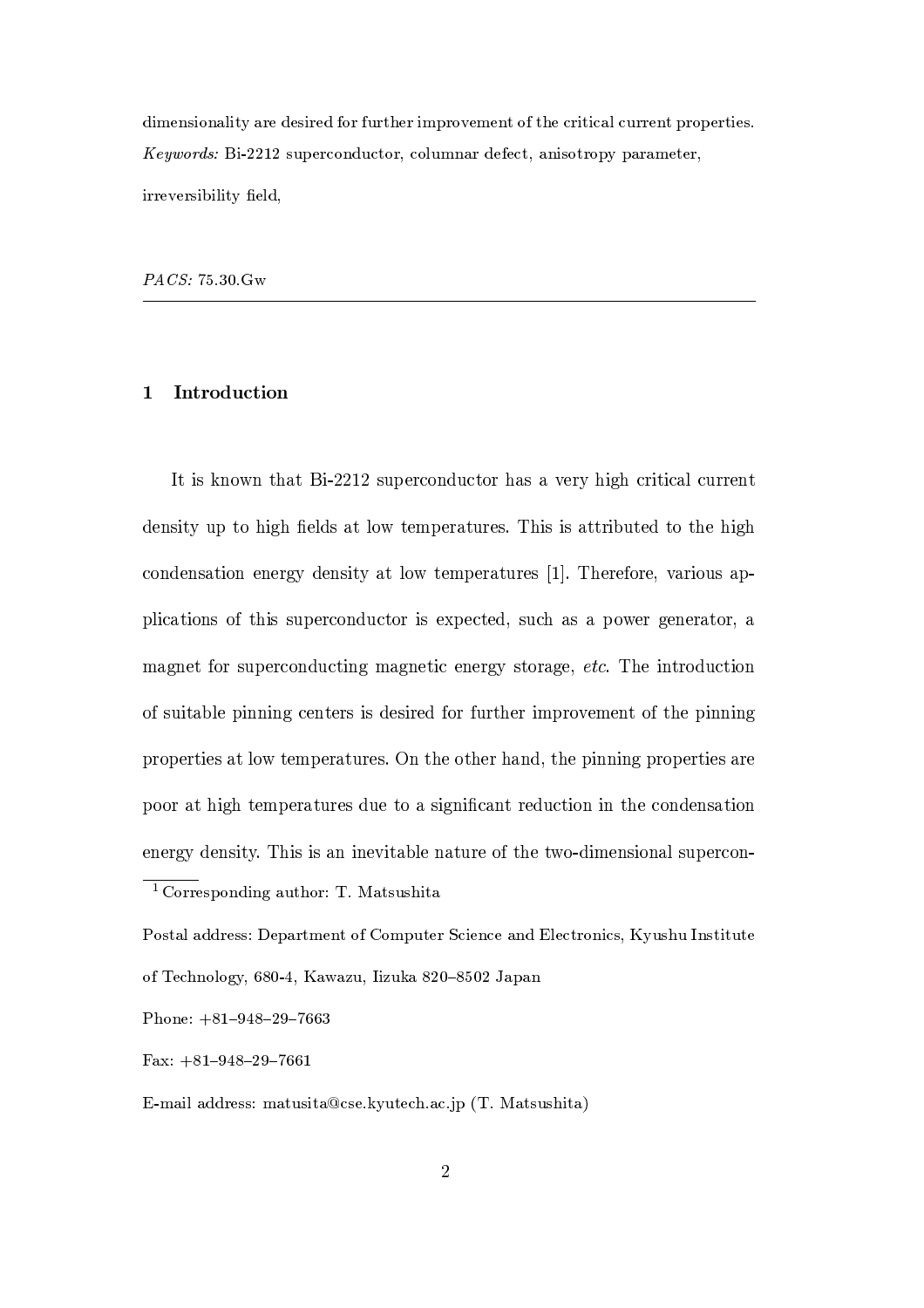$\blacksquare$  in the state of the state  $\blacksquare$ 

para y and yfffiniae yn y cael y cael y cael y cael y cael y cael y cael y cael y cael y cael y cael y cael y c current density of Bi-2212 superconductors in the medium temperature region. For this purpose it is desirable to increase the dimensionality of the  $\blacksquare$  $\mathcal{S}=\mathcal{S}=\mathcal{S}=\mathcal{S}=\mathcal{S}=\mathcal{S}=\mathcal{S}=\mathcal{S}=\mathcal{S}=\mathcal{S}=\mathcal{S}=\mathcal{S}=\mathcal{S}=\mathcal{S}=\mathcal{S}=\mathcal{S}=\mathcal{S}=\mathcal{S}=\mathcal{S}=\mathcal{S}=\mathcal{S}=\mathcal{S}=\mathcal{S}=\mathcal{S}=\mathcal{S}=\mathcal{S}=\mathcal{S}=\mathcal{S}=\mathcal{S}=\mathcal{S}=\mathcal{S}=\mathcal{S}=\mathcal{S}=\mathcal{S}=\mathcal{S}=\mathcal{S}=\mathcal{$ ters is also important. As was previously reported, the columnar defects with rchandles in the second contract of the second contract of the second contract of the second contract of the second contract of the second contract of the second contract of the second contract of the second contract of th performance. In fact, the critical current density of  $1.4 \times 10^9$  A/m<sup>2</sup> was obtained at 20 K and at 2 T even for a specimen with a low density of columnar V>P&yzPST&4?6G4BRC
V\69M>8@=
yCJm2=cM\4fÃ j"»n;>hÄrHuvj

In this paper, the flux pinning properties of Bi-2212 superconductor in the medium temperature region is examined. To understand the mechanism which determines the critical current density, the flux pinning by columnar defects is chosen, and the effects of defect size and the anisotropy parameter on the tsate in the second control of the second control of the second control of the second control of the second control of the second control of the second control of the second control of the second control of the second cont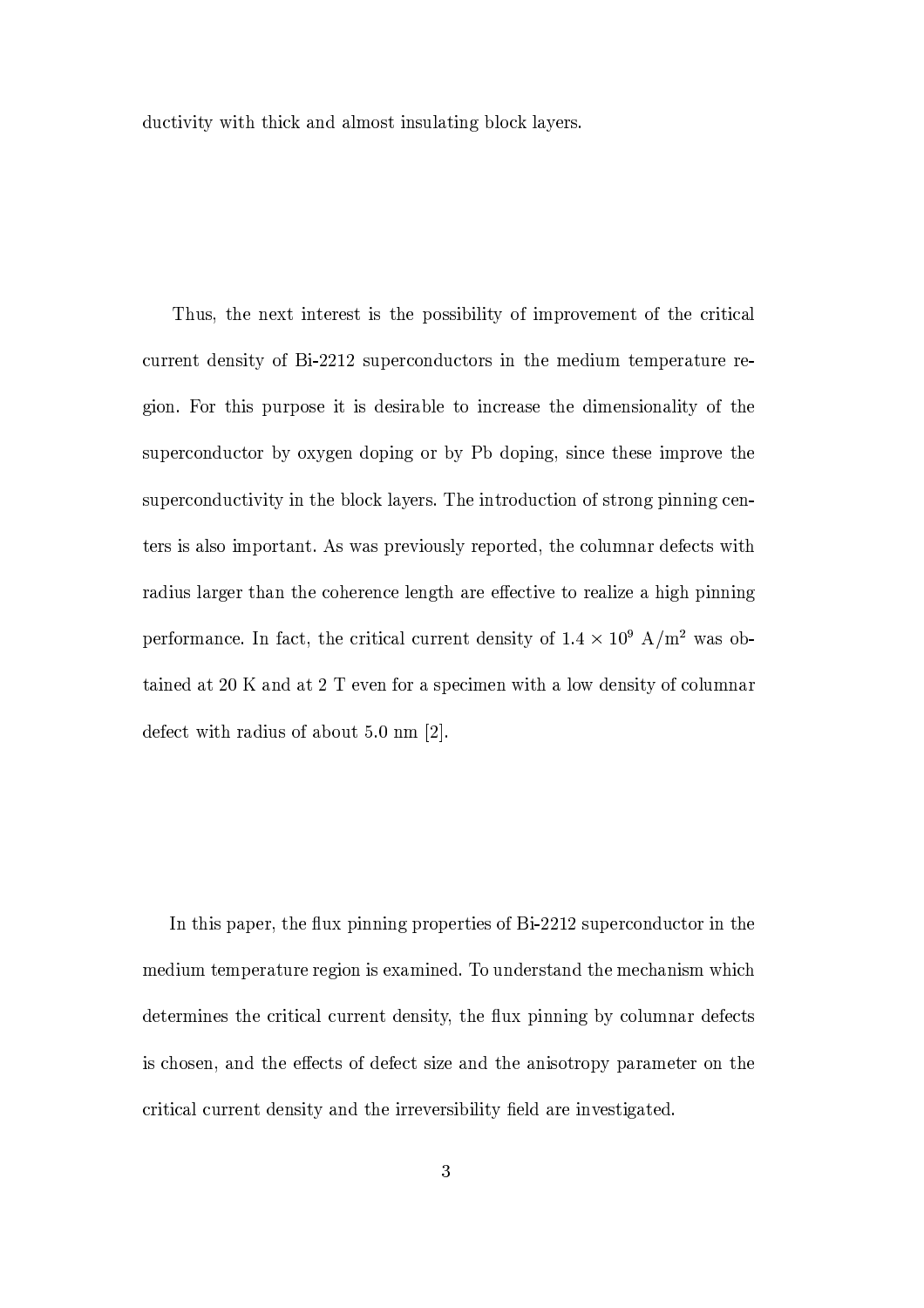## $\overline{2}$ Experimental

## Specimens  $2.1$

Specimens used in this study were Bi-2212 single crystals. Specimens A  $\sim$  D were prepared by the floating-zone method, and the typical size of the specimens was 2 mm  $\times$  1 mm  $\times$  10  $\mu$ m. These specimens were irradiated by iodine ions with acceleration energy of 200 MeV along the c-axis. Specimens  $#1 \sim #3$  were prepared by the KCl flux method, and the typical size of the specimens were 2 mm  $\times$  1.5 mm  $\times$  7  $\mu$ m. These were irradiated by nickel ions with acceleration energy of 180 MeV in the same direction. The matching field for dose,  $B_{\phi}$ , was 1.0 T for all the specimens. The radius of columnar defects was about 5.0 nm(iodine ions) and 2.0 nm(nickel ions), respectively. Specifications of specimens are listed in Table 1.

#### 22 Measurement

A DC magnetization was measured using a SQUID magnetometer in a magnetic field parallel to the c-axis. The critical current density  $J_c$  is estimated from a width of magnetization hysteresis,  $\Delta M$ , as

$$
J_c = \frac{6a}{b(3a-b)} \Delta M \tag{1}
$$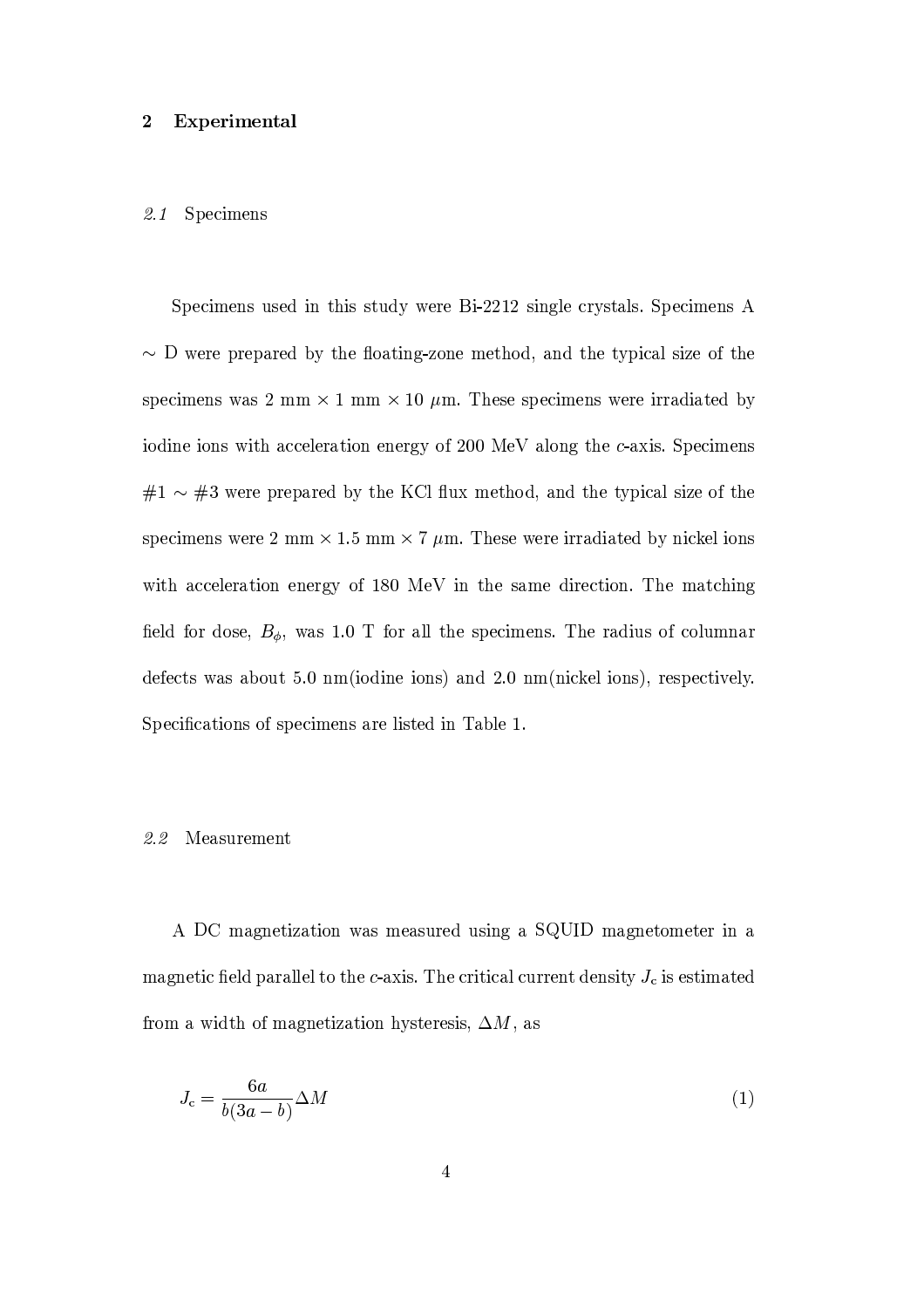with an assumption of Bean's model. Here,  $a$  and  $b$  are the width and the length of the specimen( $a > b$ ), respectively. The irreversibility field  $B_i$  is determined by the magnetic field at which  $J_c$  reduces to  $1.0 \times 10^7$  A/m<sup>2</sup>.

The anisotropy parameter  $\gamma_{\rm a}$  is estimated from  $\gamma_{\rm a}^2 = \phi_0/B_{\rm p}s^2$  [3] at  $T/T_{\rm c} =$ 0.25 for a consistency with the previous work [2], where  $B_p$  is a peak field,  $\phi_0$ is a flux quantum and  $s(\simeq1.5 \text{ nm})$  is a distance between the superconducting layers.

#### 3 **Theory**

According to the flux creep-flow theory  $[4]$ , the current-voltage curve of a superconductor under a flux creep is determined by the pinning potential,  $U_0$ , for a flux bundle:

$$
U_0 = \frac{0.835 k_{\rm B} g^2 J_{\rm c0}^{1/2}}{\zeta^{3/2} B^{1/4}},\tag{2}
$$

where  $k_B$  is the Boltzmann constant,  $g^2$  is a number of flux lines in the flux bundle and  $J_{c0}$  is the virtual critical current density in the flux-creep free case.  $\zeta$  is a constant depending on the kind of pinning center, and  $\zeta = 4$  is known for strong pinning centers. The temperature and magnetic field dependence of  $J_{c0}$  is assumed as

$$
J_{c0} = A(T)(B + B_0)^{\gamma - 1} \left(1 - \frac{B}{B_{c2}}\right)^2, \tag{3}
$$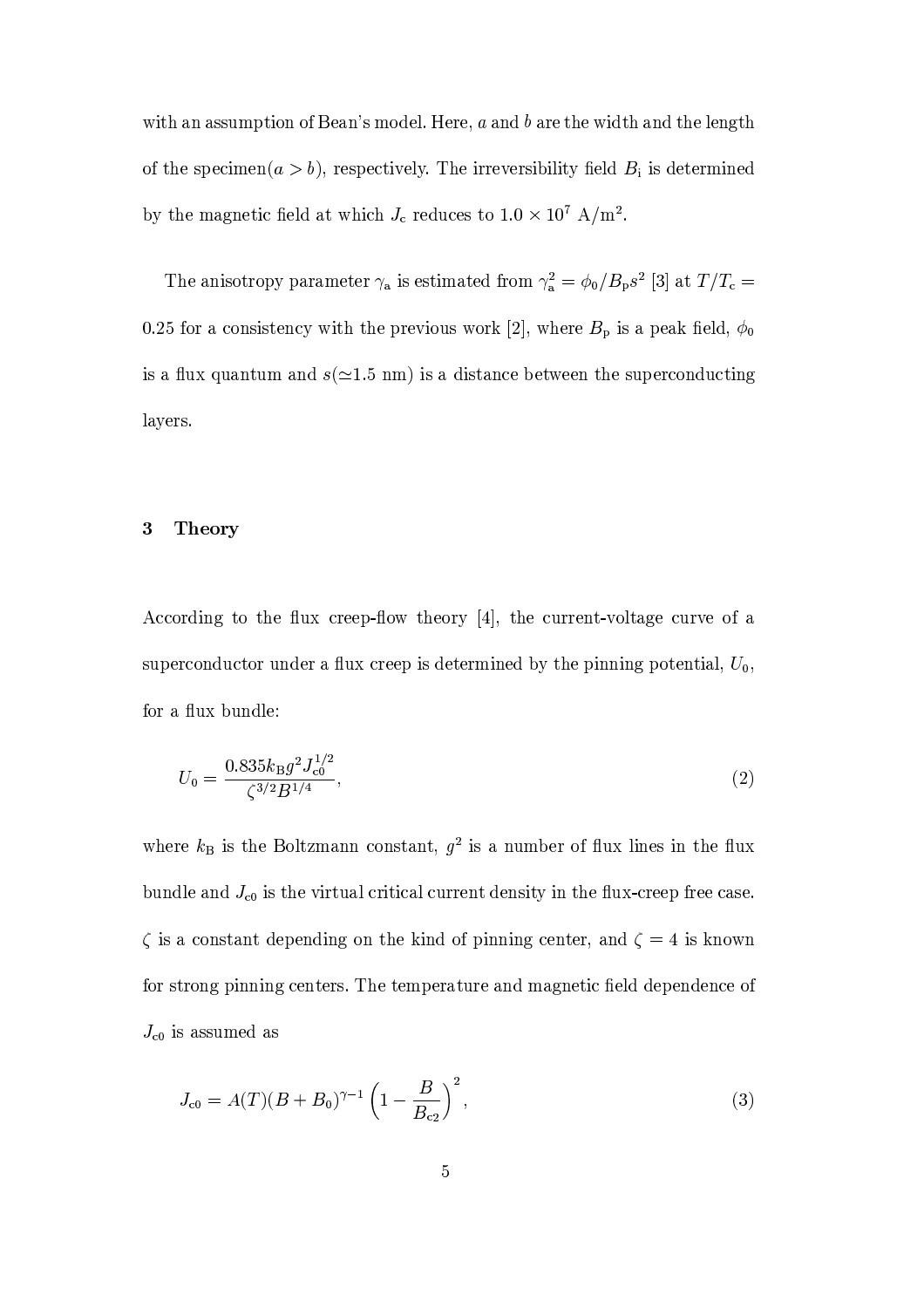where  $A(T)$  is temperature dependent parameter describing the flux pinning strength, and  $B_0$  and  $\gamma$  are the pinning parameters. Here it is assumed that the temperature dependence of  $A(T)$  is expressed as

$$
A(T) = A_0 \left( 1 - \frac{T}{T_c} \right)^m.
$$
\n<sup>(4)</sup>

A nonuniform spatial distribution of columnar defects is approximated by the statistical distribution of  $A_0$  as

$$
f(A_0) = K \exp\left[-\frac{(\log A_0 - \log A_{0m})^2}{2\sigma^2}\right],\tag{5}
$$

where  $A_{0m}$  is a most probable value of  $A_0$ ,  $\sigma^2$  is a parameter representing a distribution width and  $K$  is a normalization constant. The local electric field,  $E'$ , is determined from the mechanism of flux creep and flow, and can be expressed using Eq. (2) for a given value of J. Thus, the average  $E-J$  curve is calculated from

$$
E(J) = \int_{0}^{\infty} E' f(A) \mathrm{d}A. \tag{6}
$$

The details of the analysis are described in [4]. The theoretical  $J_c$ -value is determined from the calculated  $E-J$  curve with the electric field criterion of  $2.0 \times 10^{-8}$  V/m of the same condition in the experiment. The pinning parameters,  $A_{0m}$ ,  $m$ ,  $B_0$  and  $\gamma$  were determined so as to obtain a good agreement between theoretical and experimental results of  $J_c$  at each temperature.  $\sigma^2 = 0.001$  and  $g^2 = 1$  are used in the theoretical calculation. Other pinning parameters are listed in Table 2.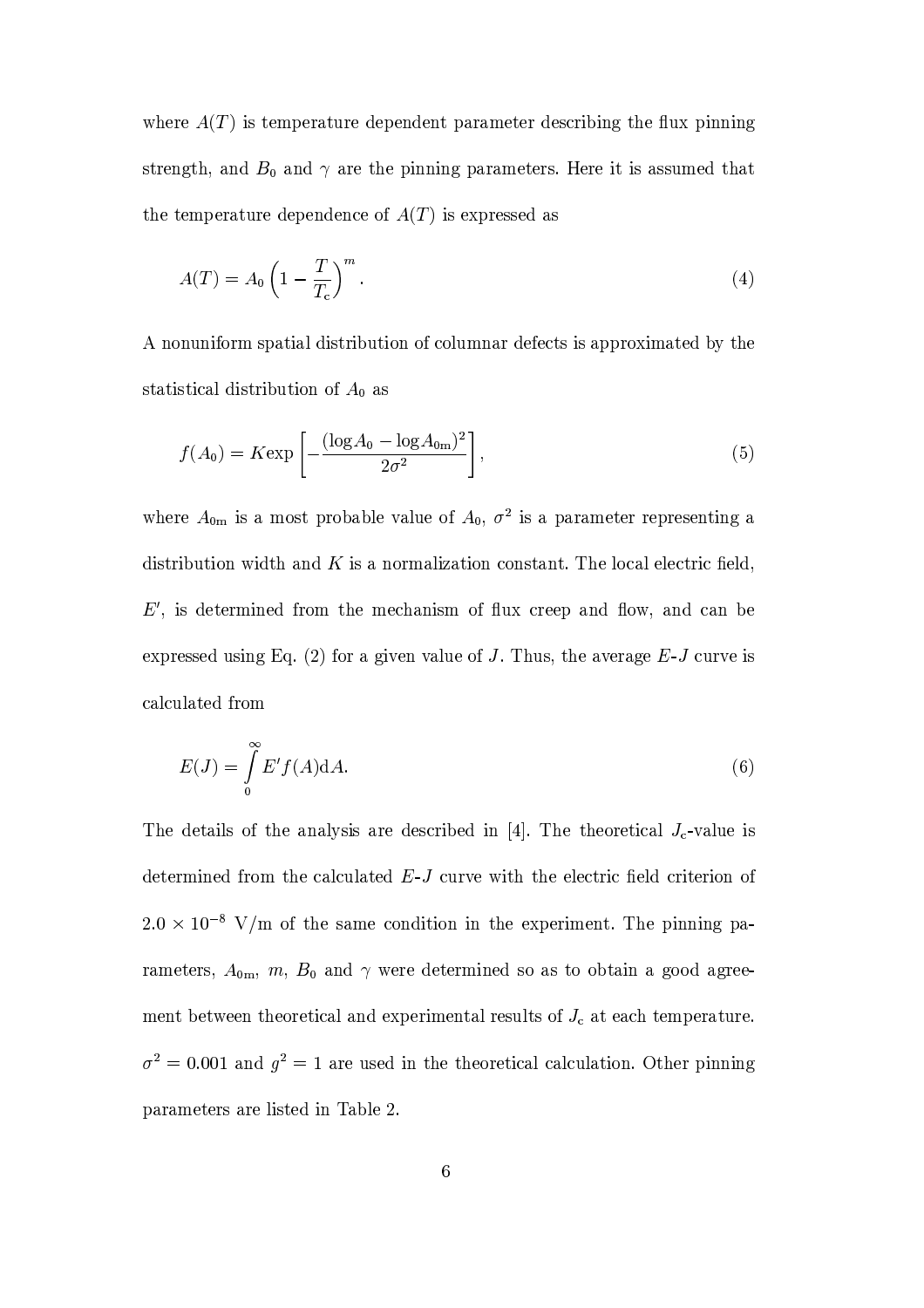#### $\overline{\mathbf{4}}$ **Results and Discussion**

Figure 1 shows the magnetic field dependence of the critical current density for specimen D. In this figure, open and solid symbols are the experimental results. It is found that a plateau appears at around  $B_{\phi}/3$  and at  $T = 55 \sim$ 60 K. The solid lines are the theoretical results of the critical current density. These were fitted to the experimental results in the magnetic field region sufficiently higher than  $B_{\phi}/3$ , since the pinning properties above  $B_{\phi}/3$  were considered to be quite different from those below  $B_{\phi}/3$ . A good agreement is obtained between the theoretical and experimental results in such higher magnetic fields.

Figure 2 shows the temperature dependence of the irreversibility field of the specimens after the irradiation by (a) iodine ions and (b) nickel ions, where solid symbols are experimental values and open symbols are theoretical values. The solid and dotted lines are guides for eyes. The irreversibility field increases with decreasing temperature and a plateau appears at around  $T/T_c \simeq 0.5$ . The increase becomes very steep below  $T/T_{\rm c}$  = 0.3 due to the crossover of flux lines into the two dimensional state. However, the flux lines are forced to be in the quasi-three-dimensional state due to the strong interaction with the parallel columnar defects [2]. It is found that the irreversibility field is higher for the specimen with the lower anisotropy parameter. In addition, it is found that the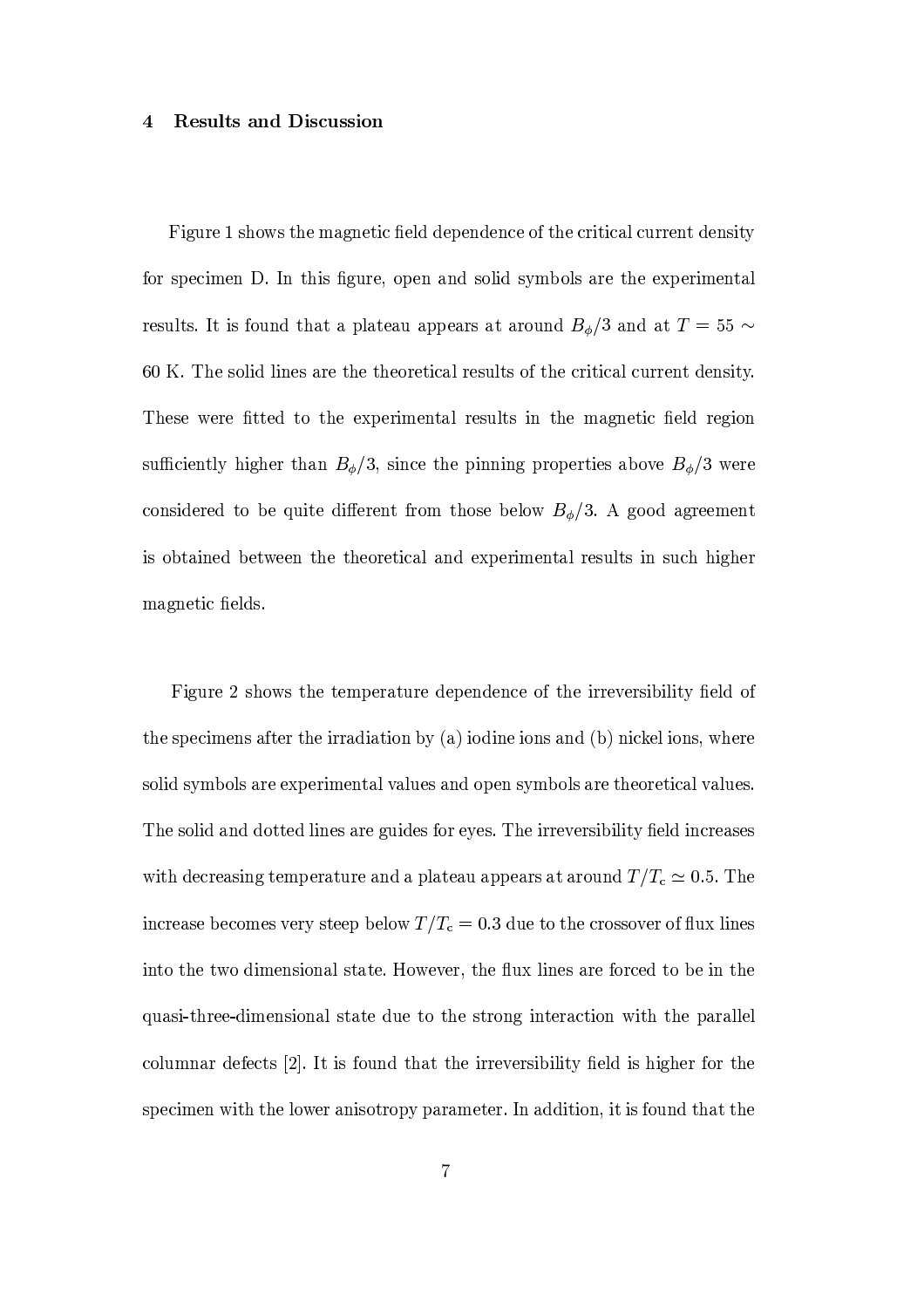irreversibility field is higher for the specimen irradiated by iodine ions. This is due to the effect of defect size. That is, the defects of larger size have a higher probability to encounter the flux lines, giving rise to a stronger pinning [5].

Figure 3 shows the dependence of the experimental irreversibility field at  $T/T_c = 0.6$  on the anisotropy parameter. The irreversibility field increases with decreasing anisotropy parameter. This comes from the difference in the condensation energy density. The experimental results are divided into two groups with different defect sizes as discussed above. The irreversible field of the specimens with larger defects is about 3 times as large as that of specimens with smaller defects.

Figures 4 (a) and 4(b) show the relationship between the condensation energy density and the flux pinning strength given by

$$
A_{\rm m}(T) = A_{0\rm m} \left( 1 - \frac{T}{T_{\rm c}} \right)^m \tag{7}
$$

at  $T/T_c = 0.3$  and  $T/T_c = 0.6$ , respectively. At  $T/T_c = 0.3$ , the pinning strength is approximately proportional to the condensation energy density: the exponent shown by the lines in Fig.  $4(a)$  is 1.2. This suggests that the linear summation of the flux pinning forces with a high pinning efficiency holds approximately at low temperatures due to relative strong pinning of the columnar defects, since the elementary pinning force of each columnar defect is proportional to the condensation energy density. On the other hand, the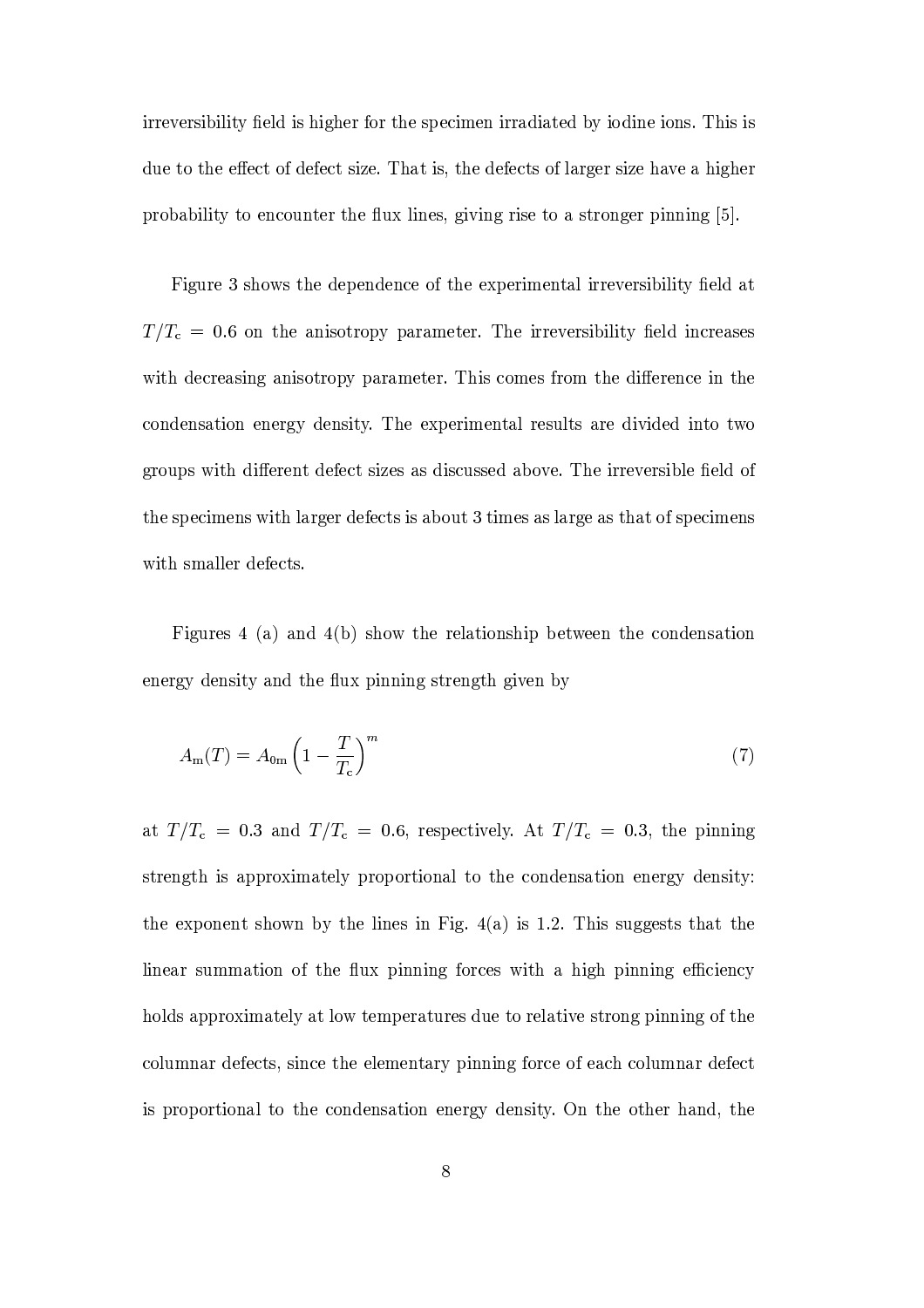condensation energy density becomes small at high temperatures, resulting in a weaker pinning. It is considered that the pinning mechanism is changing from the linear summation to the statistical summation with increasing temperature. In the statistical summation regime the pinning strength is proportional to the second power of the elementary pinning force with a low O\69;>;\6\_;>]iPZSiT&69PS;>T&Zcj>3Å;s¯.6\_]>j¸çm2è4B>PWP~\OQ=J;>PS;<48NB>=?@;bmZ4NB>PW`G69;>PS8x6\_8KJjàÃ <sup>j</sup>

3Å;Á¯w69]J8Sj¸>çvCèCJ;>V¸ç m2è{6\_4n6\_8LC
`\_8=py1=cM>;>V4NBC
4n4NB>PsRNPS8NM\`G48LC
RNPV>6GX<6\_V>PSV69; 4= 4 ?l=]cRU=cM>O>8s8U6\_hn6\_`9CJRI`\_Zâ4=4NB>P^RUPS8M\`G4=c; 4NB>Pp6\_RNRUP&X PSRU8U69m\6\_`G6\_45ZÂdP&`\_V,j@klBC
46\_8S{x4NB>P  $\overline{\phantom{a}}$  and  $\overline{\phantom{a}}$  and  $\overline{\phantom{a}}$  and  $\overline{\phantom{a}}$  and  $\overline{\phantom{a}}$  $\hbox{theoretical prediction [6], the irreversibility field is approximately proportional}$ to  $A^{1/3}(T)$ , when I  $\frac{1}{2}^{3}(T)$ , when  $B_{c2}$  is sufficiently higher than  $B_{i}$ . Hence, the difference of a factor of 40 observed in  $A_m(T)$  for the two groups approximately explains the V\6\_µQPSRNPS;>TSPl=
y4B>P6\_RNRNP&XPSRU8N6\_m\6\_`G6\_4ÅZWdP&`9V}=Jy4NB>PxCJm2=DXcPyC
T&4=JR=
y2CJm2=cM\4 <sup>È</sup> <sup>ç</sup> ¸c» <sup>È</sup> ·¹¸ <sup>è</sup> due to the difference of the defect size.

It was found that the superconducting property strongly depends on both the dimensionality of the superconductor and the size of defects. This means that the more three-dimensional superconductivity is desired. For this purpose it is necessary to investigate the optimum condition of  $O_2$  doping or Pb doping. As for the pinning, larger columnar defects have lower pinning efficiencies, although those have stronger pinning forces. Hence, the optimization of the defect size is important. Furthermore, the pinning property of the columnar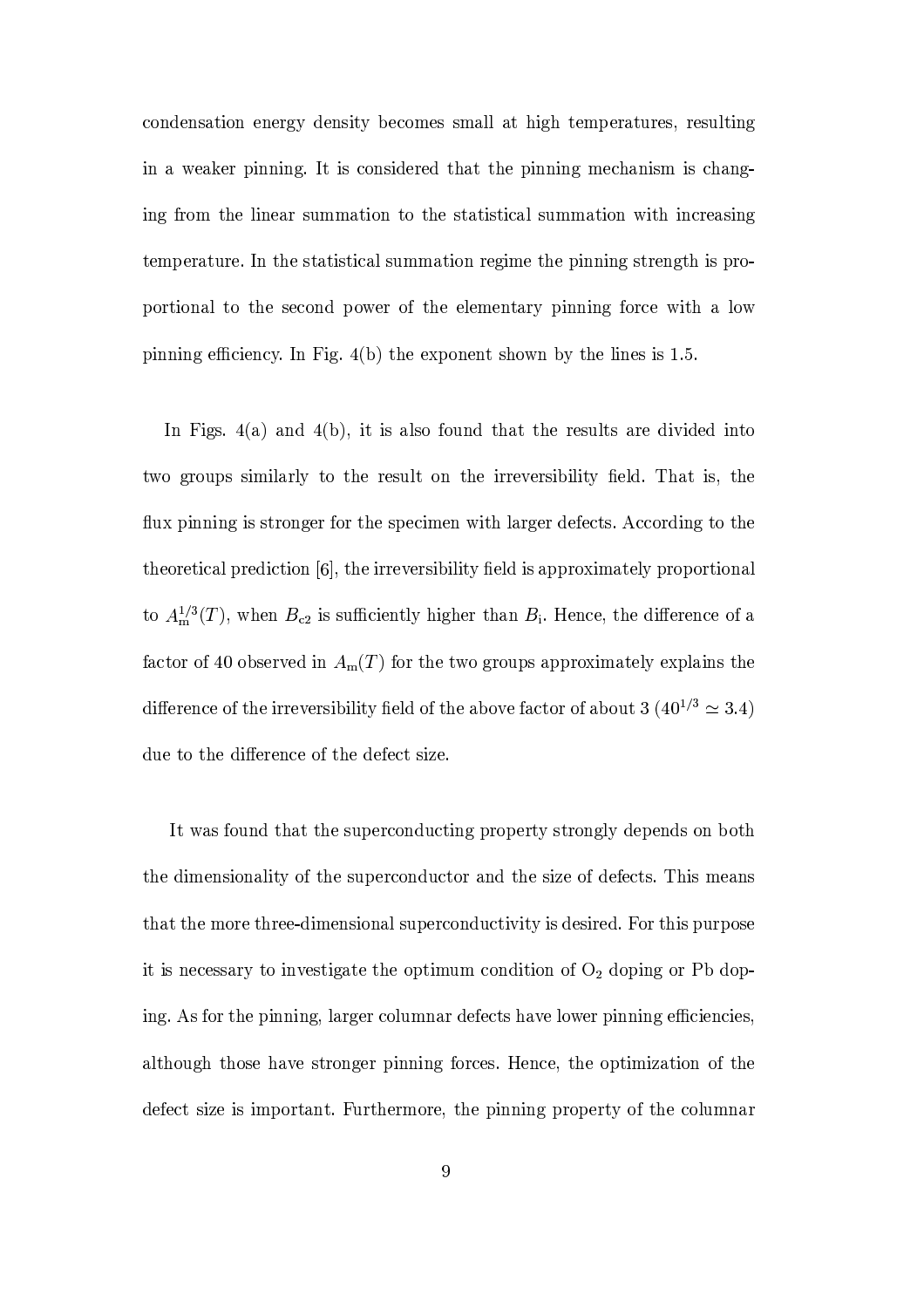$\blacksquare$ probability of pinning flux lines by parallel columnar defects is low. Therefore, the shape of pinning centers is also important. It is considered that the introduction of planar pinning centers with higher pinning efficiencies is effective yz=JRy1M>RU4NB>PR69hiO>RU=X PShnPS; 4l=JyTBC
RC
T&4PSRU6\_8U4N6\_TS8x6\_;4NB>PWyzM\4NM>RNPJj

# $\overline{5}$ Summary

 $k=0,\qquad\qquad\ldots\qquad$ OQPSRNC
4NM>RNPxRNPS]
69=c;n?xCJ8aP~>CJh}69;>PSVCJ;>V}4B>P@P&µQPST&48=JyQV>P&yzPST&48U69¶SP@CJ;>V}4B>P|C
;\698N=
4RU=cO <sup>Z</sup> parameter on the critical current density and the irreversibility field were inta and the state of the state of the state of the state of the state of the state of the state of the state of the state of the state of the state of the state of the state of the state of the state of the state of the sta rnporte and the contraction of the contraction of the contraction of the contraction of the contraction of the contraction of the contraction of the contraction of the contraction of the contraction of the contraction of t fects. Therefore, these are key factors which determine the applicability of E6GFIHJH<KH8M>O2PSRNTS=J;>V>M>T&4=JRN8Sj3546\_86\_hiOQ=JRU4CJ; 44=PS;>BCJ;>TSPx4B>P@V\6\_hiPS;>8U6\_=c;C
`G6\_4IZ=JyQ4NB>P tation in the state of the state of the state of the state of the state of the state of the state of the state of the state of the state of the state of the state of the state of the state of the state of the state of the peratures. For this purpose, it is necessary to investigate the optimum doping condition to improve the dimensionality. For practical applications especially C
4B\69]JBi4NPShiO2PRNC
4NM>RNPS8S{c4NBP69; 4RN=V>MT&4U69=J;=
y²8U4RU=c;>]JPSRO\69;>;\6\_;>]³TSPS; 4PSRN8a4BC
;i69;i4B>P present work is desired, since the pinning efficiency becomes lower at higher temperatures. Therefore, the optimization of size and morphology of pinning centers is needed.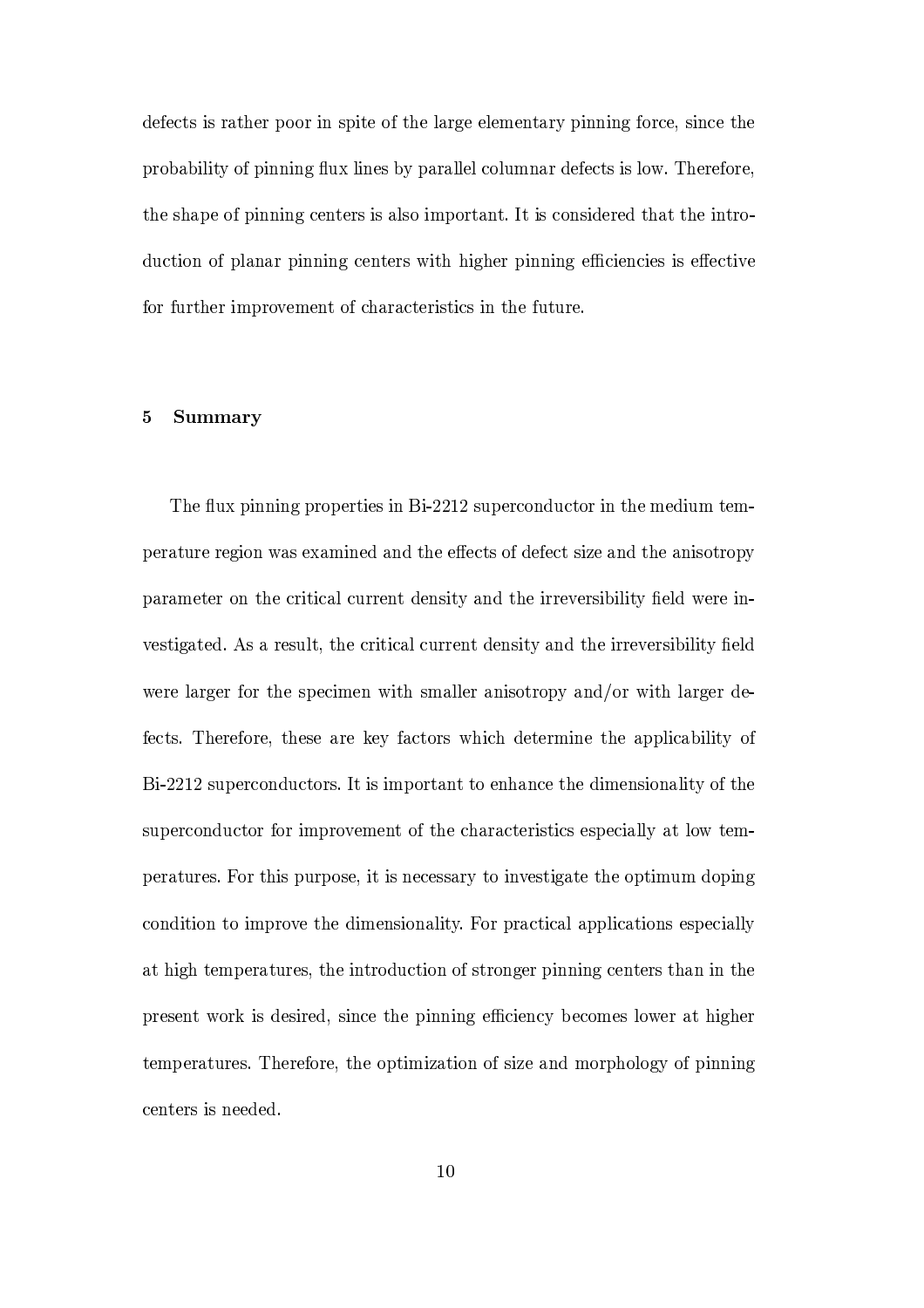# References

- [1] T. Matsushita, K. Okamura, M. Kiuchi, E. S. Otabe, T. Yasuda, S. Okayasu, Adv. Cryog. Eng. Mater. 50B (2004) 627.
- [2] K. Okamura, M. Kiuchi, E. S. Otabe, T. Yasuda, T. Matsushita, S. Okayasu, S. Uchida, J. Shimoyama, K. Kishio, Physica C 412-414 (2004) 416.
- [3] V. M. Vinokur, P. H. Kes, A. E. Koshelev, Physica C 168 (1990) 29.
- [4] M. Kiuchi, K. Noguchi, T. Matsushita, T. Kato, T. Hikata, K. Sato, Physica C 278 (1997) 62-70.
- [5] T. Matsushita, M. Kiuchi, T. Haraguchi, T. Imada, E. S. Otabe, T. Yasuda, K. Okamura, S. Okayasu, S. Uchida, J. Shimoyama, K. Kishio, to be published.
- [6] N. Ihara, T. Matsushita, Physica C 257 (1996) 223.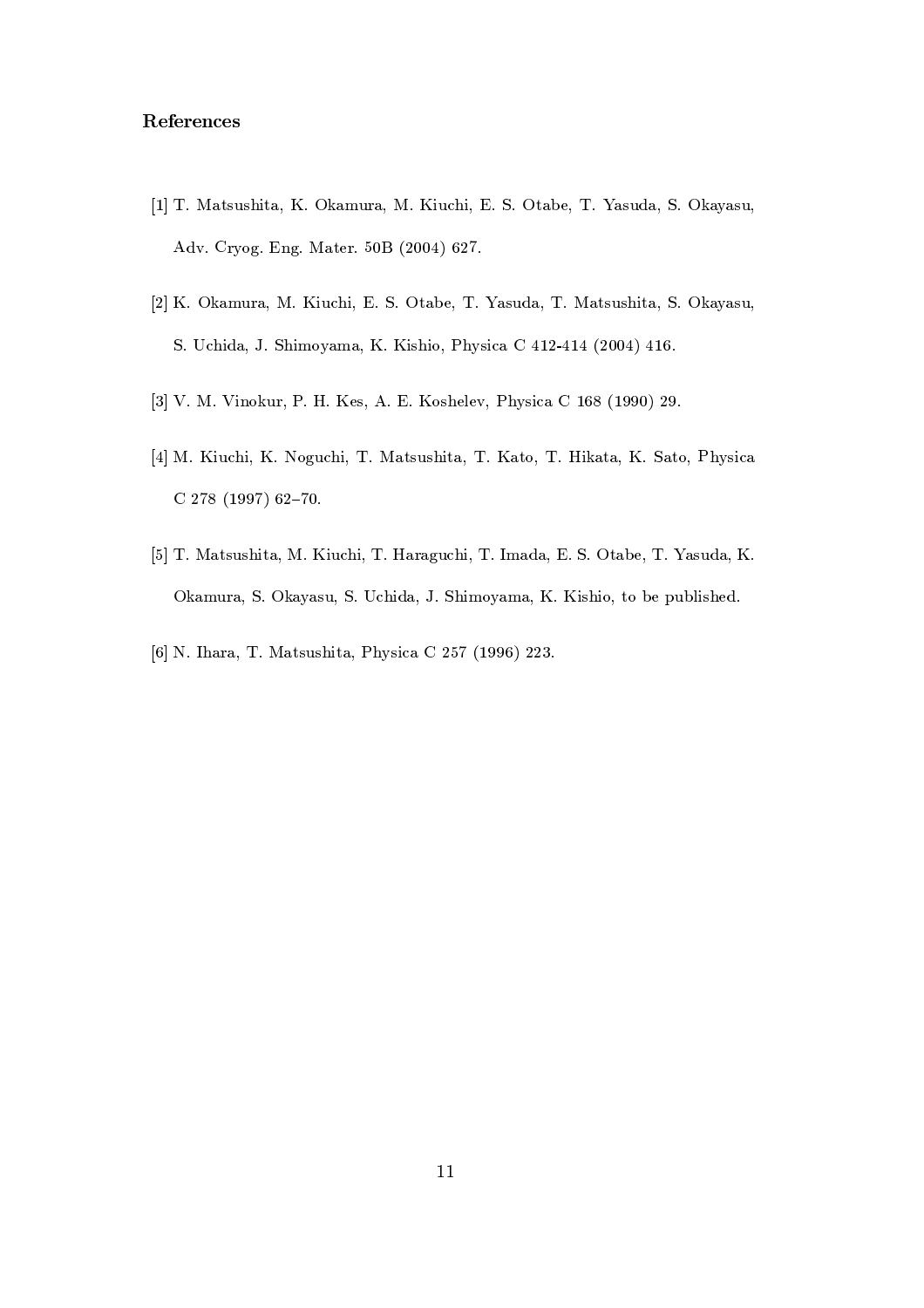| specimen | condition of oxygen doping        | $T_c(K)$ | size(mm)           | thickness( $\mu$ m) | $\gamma_{\rm a}$ |
|----------|-----------------------------------|----------|--------------------|---------------------|------------------|
| А        | $\sim 700^{\circ}C$ , 0.1MPa(air) | 87.0     | $1.82 \times 2.04$ | 13                  | 187              |
| Β        | $500^{\circ}$ C, $0.1 MPa(air)$   | 88.9     | $0.72 \times 1.60$ | 11                  | 148              |
| C        | 400°C, 0.09MPa $(O_2)$            | 84.6     | $0.99 \times 2.09$ | 11                  | 127              |
| D        | 400°C, 0.21MPa $(O_2)$            | 78.4     | $0.92 \times 2.12$ | 8                   | 93               |
| #1       | $400^{\circ}C$ , 26.6Pa(air)      | 88       | $1.78 \times 1.18$ | 5                   | 132              |
| #2       | $550^{\circ}C$ , $0.1MPa(air)$    | 87       | $2.07 \times 1.65$ | 9                   | 111              |
| #3       | $400^{\circ}$ C, $0.1 MPa(air)$   | 79       | $2.24 \times 1.48$ | 6                   | 98               |

Table 1: Specification of specimens.

Table 2: Pinning parameters used in theoretical calculation.

| specimen      | $A_{0m}(AT^{\gamma-1}/m^2)$ | $\boldsymbol{m}$ | $\gamma(20\mathrm{K}/40\mathrm{K}/60\mathrm{K})$ | $B_0(20K/40K/60K)(T)$ |
|---------------|-----------------------------|------------------|--------------------------------------------------|-----------------------|
| А             | $3.2 \times 10^{13}$        |                  | $15.1 -5.0 - 7.0 - 0.5$                          | 0.8/1.0/0.03          |
| B             | $2.8 \times 10^{14}$        |                  | $13.7 -5.5/-5.5/-2.0$                            | 1.0/0.8/0.4           |
| $\mathcal{C}$ | $3.3 \times 10^{13}$        |                  | $8.9 - 5.5/ - 6.5/ - 2.5$                        | 1.0/1.0/0.6           |
| D             | $2.1 \times 10^{13}$        | 7.5              | $-5.0/-4.5/0$                                    | 1.0/1.0/0.03          |
| #1            | $1.2 \times 10^{12}$        |                  | $13.7 -2.7/ -5.5/ -0.6$                          | 0.6/0.8/0.1           |
| #2            | $3.6 \times 10^{11}$        |                  | 8.8 $-1.5/-4.0/-1.2$                             | 0.5/0.8/0.03          |
| #3            | $6.2 \times 10^{11}$        |                  | $8.7 -2.0/ -2.0/ -0.3$                           | 0.7/0.7/0.1           |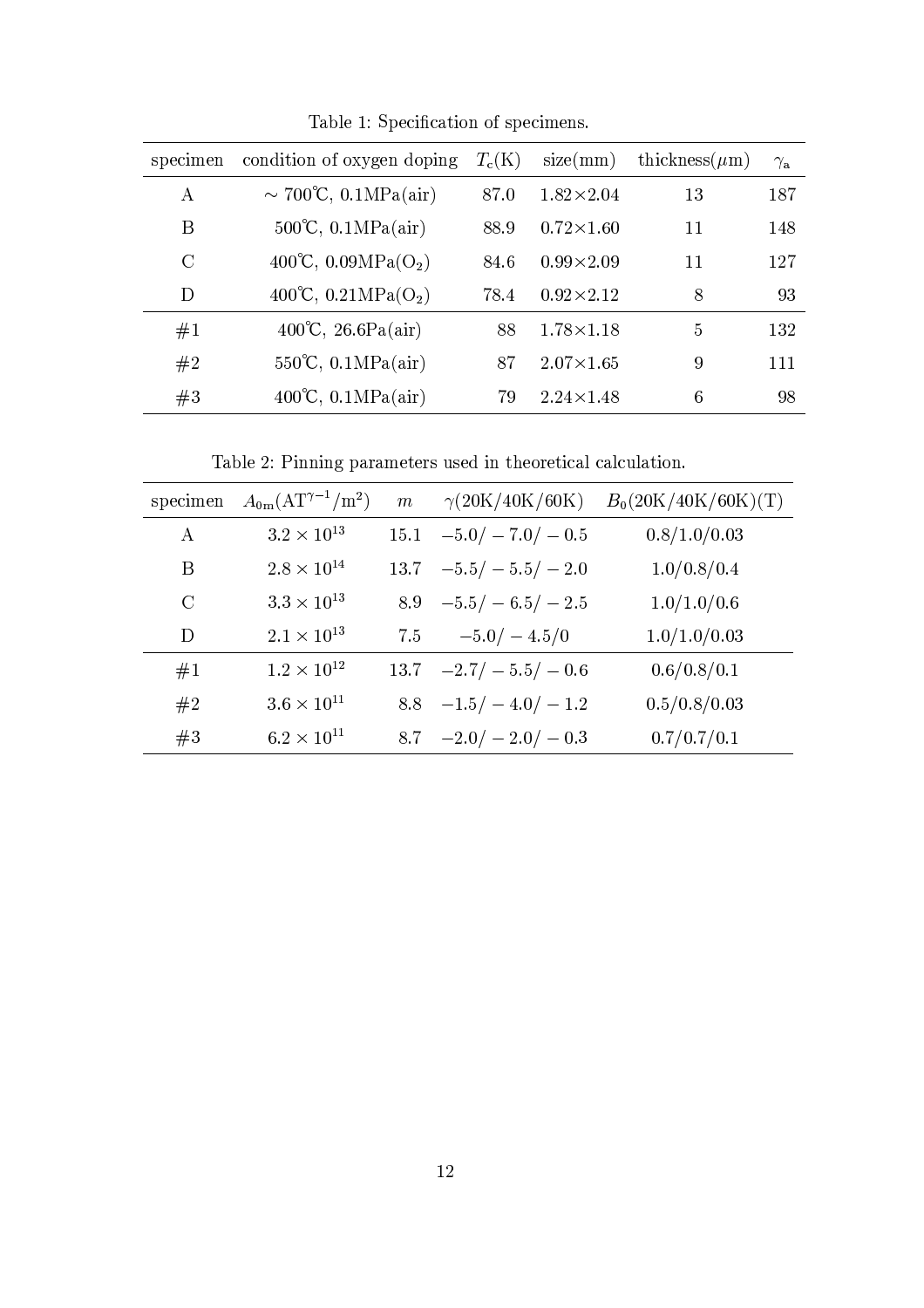**Figure Captions** 

- Figure 1 Magnetic field dependence of critical current density in specimen D.
- Figure 2 Temperature dependence of irreversibility field with (a) iodine ions irradiation and (b) nickel ions irradiation.
- Figure 3 Anisotropy parameter dependence of irreversibility field at  $T/T_c = 0.6$ .
- Figure 4 Relationship between condensation energy density dependence and flux pinning strength (a) at  $T/T_{\rm c}$  = 0.3 and (b) at  $T/T_{\rm c}$  = 0.6.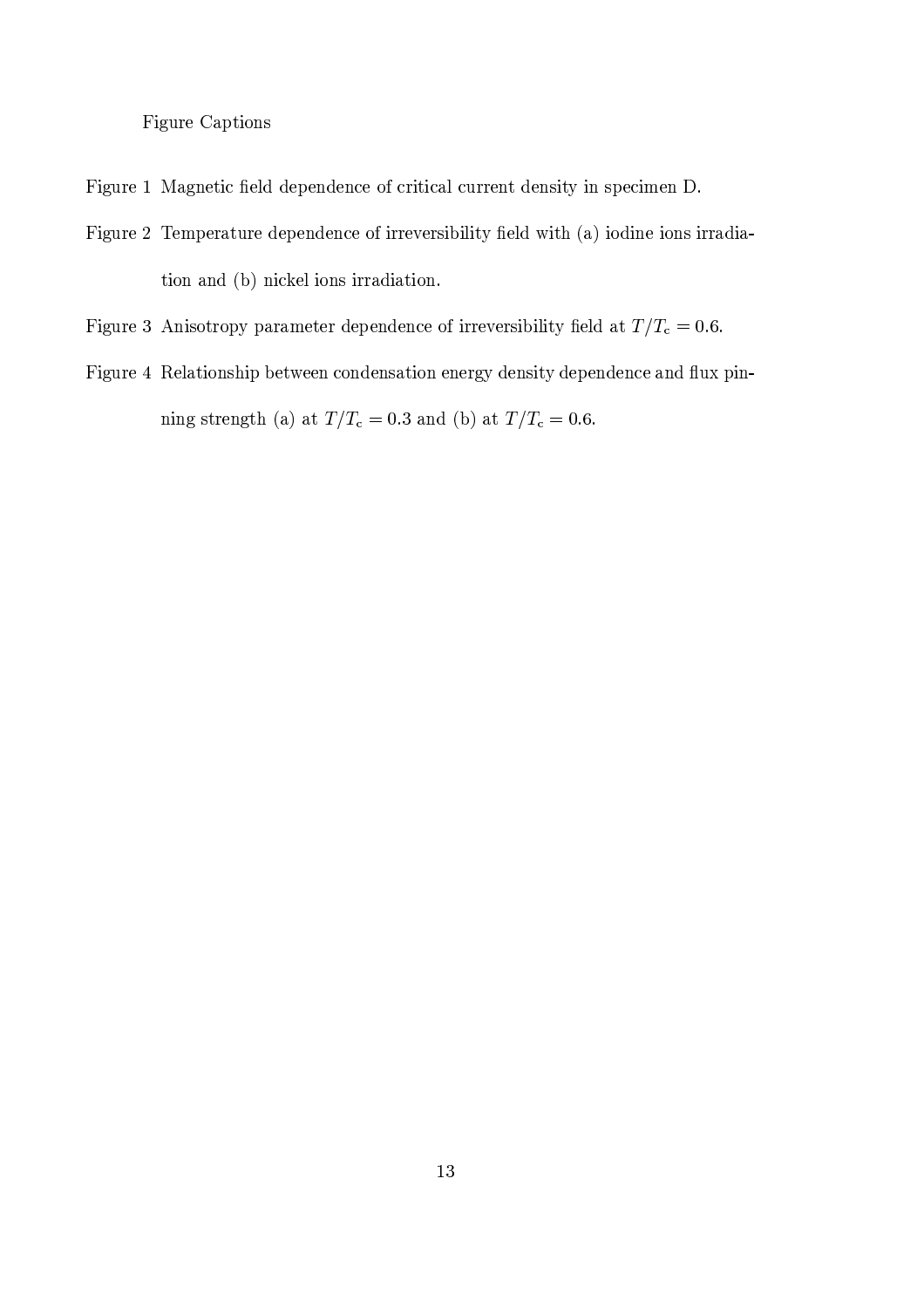

Figure 1: T. Haraguchi $\it{et~al.}$  PCP–55/ ISS2005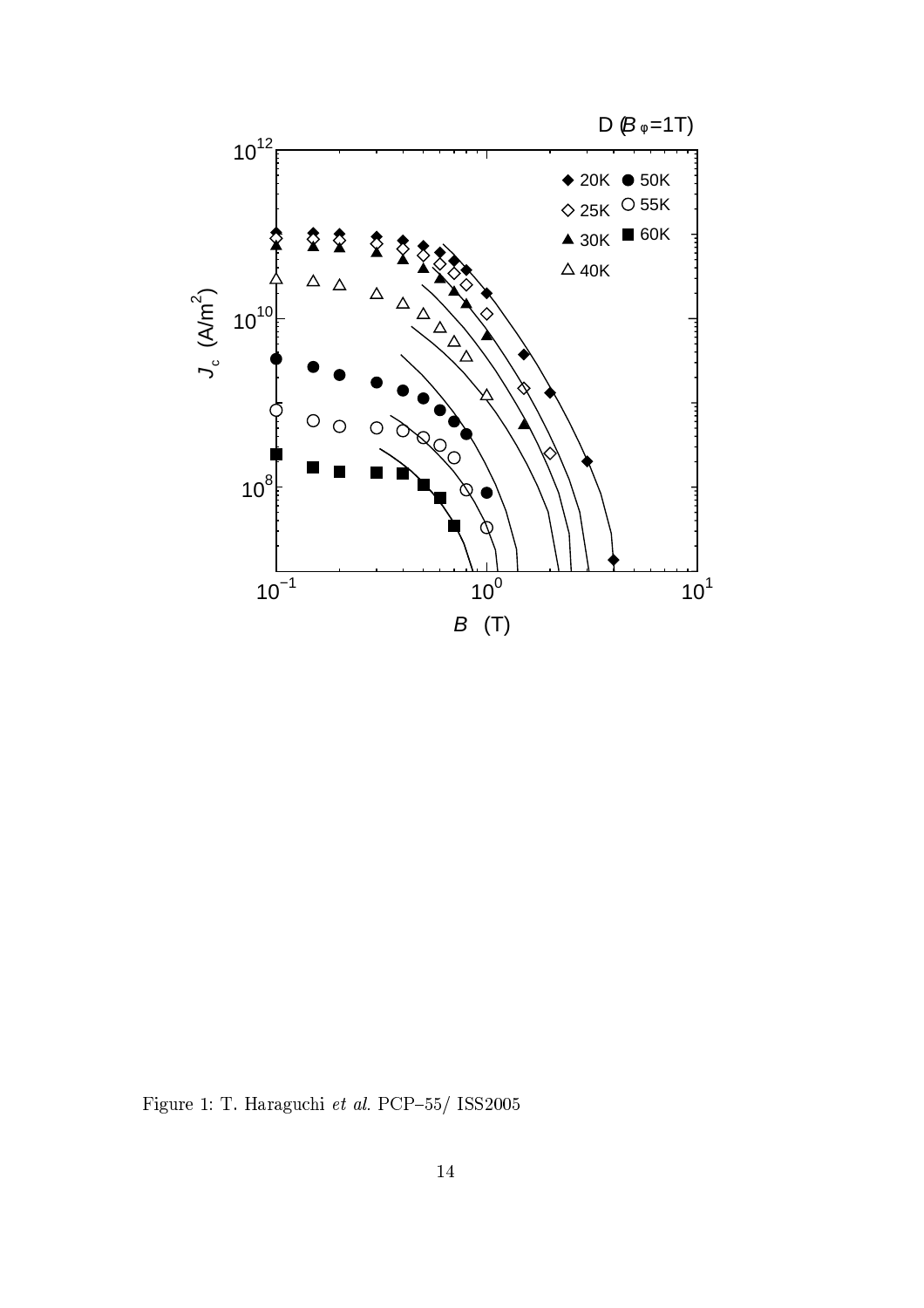

Figure 2(a): T. Haraguchi et al. PCP-55/ ISS2005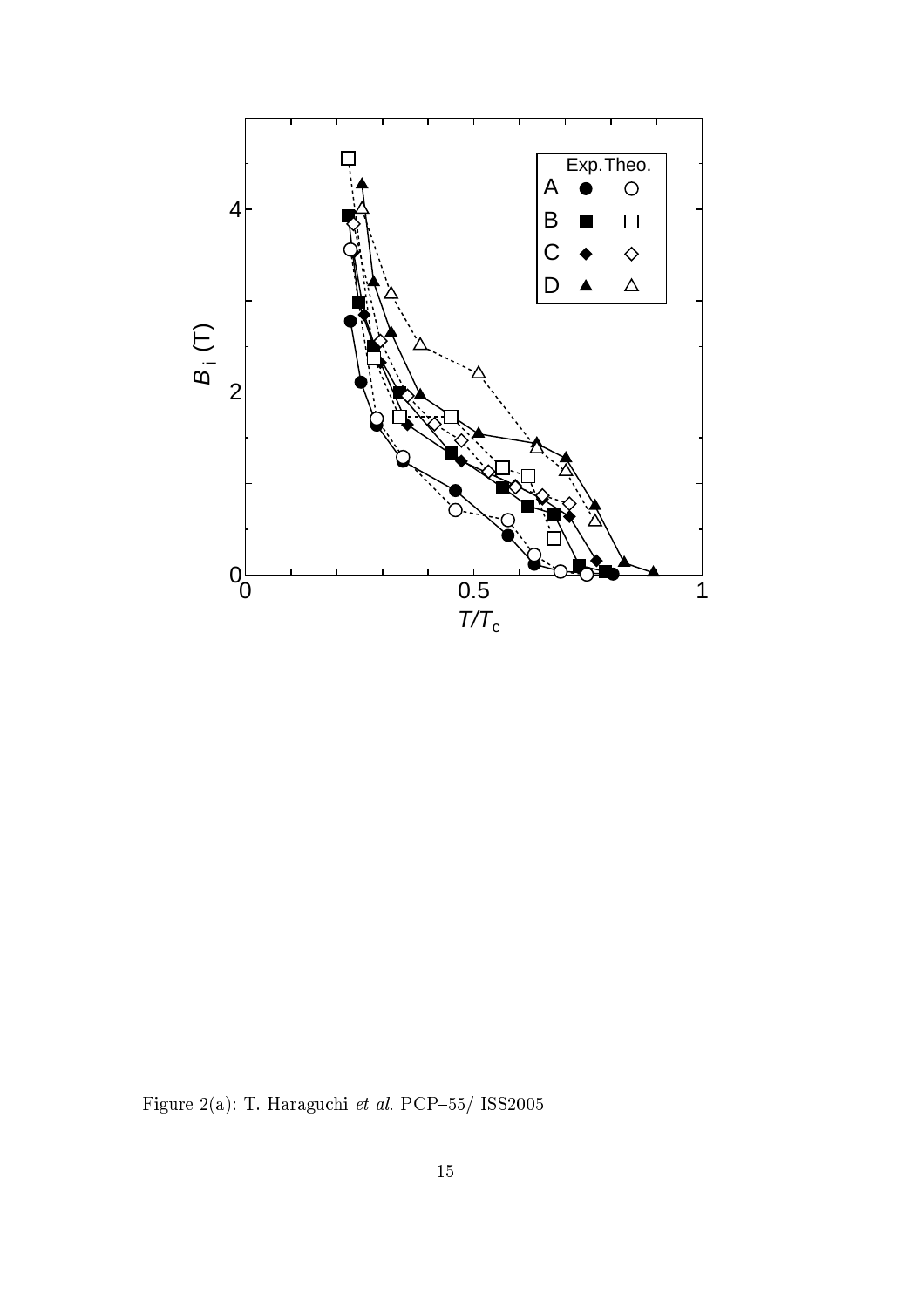

Figure 2(b): T. Haraguchi  $et$   $al.$  PCP–55/  $\overline{1}$  ISS2005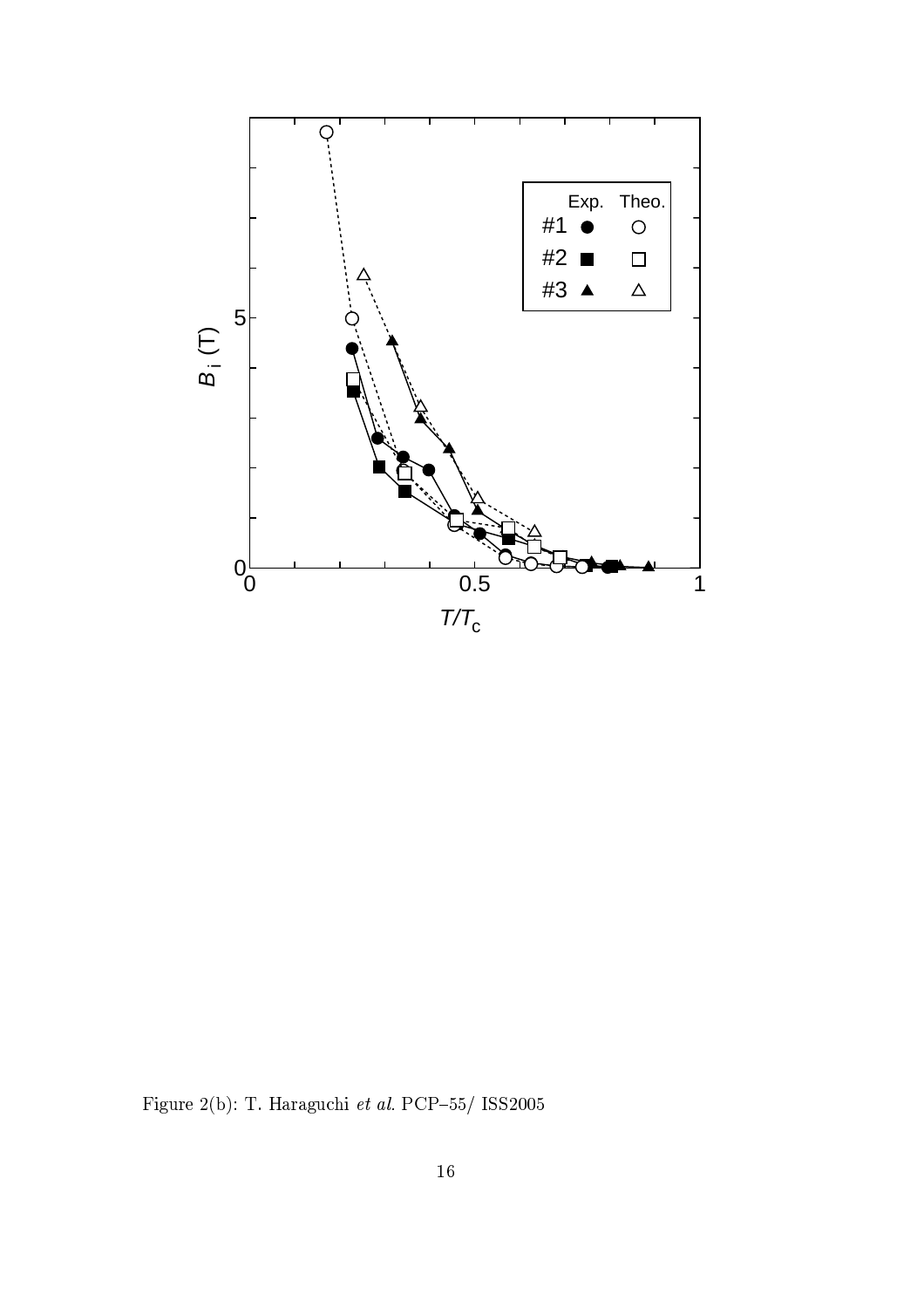

Figure 3: T. Haraguchi $\it{et~al.}$  PCP–55/ ISS2005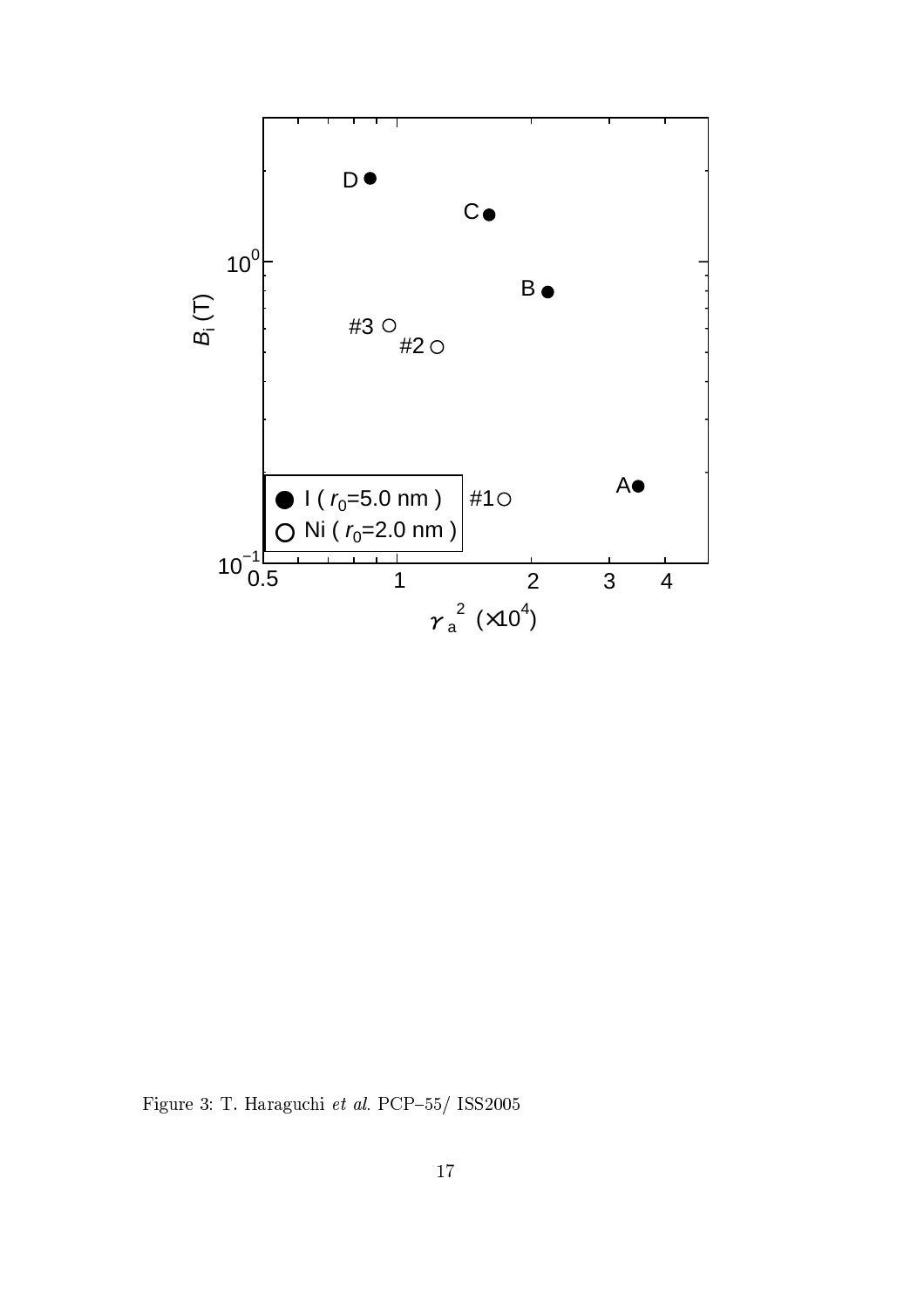

Figure 4(a): T. Haraguchi  $et$   $al.$  PCP–55/  $\overline{1}$  ISS2005